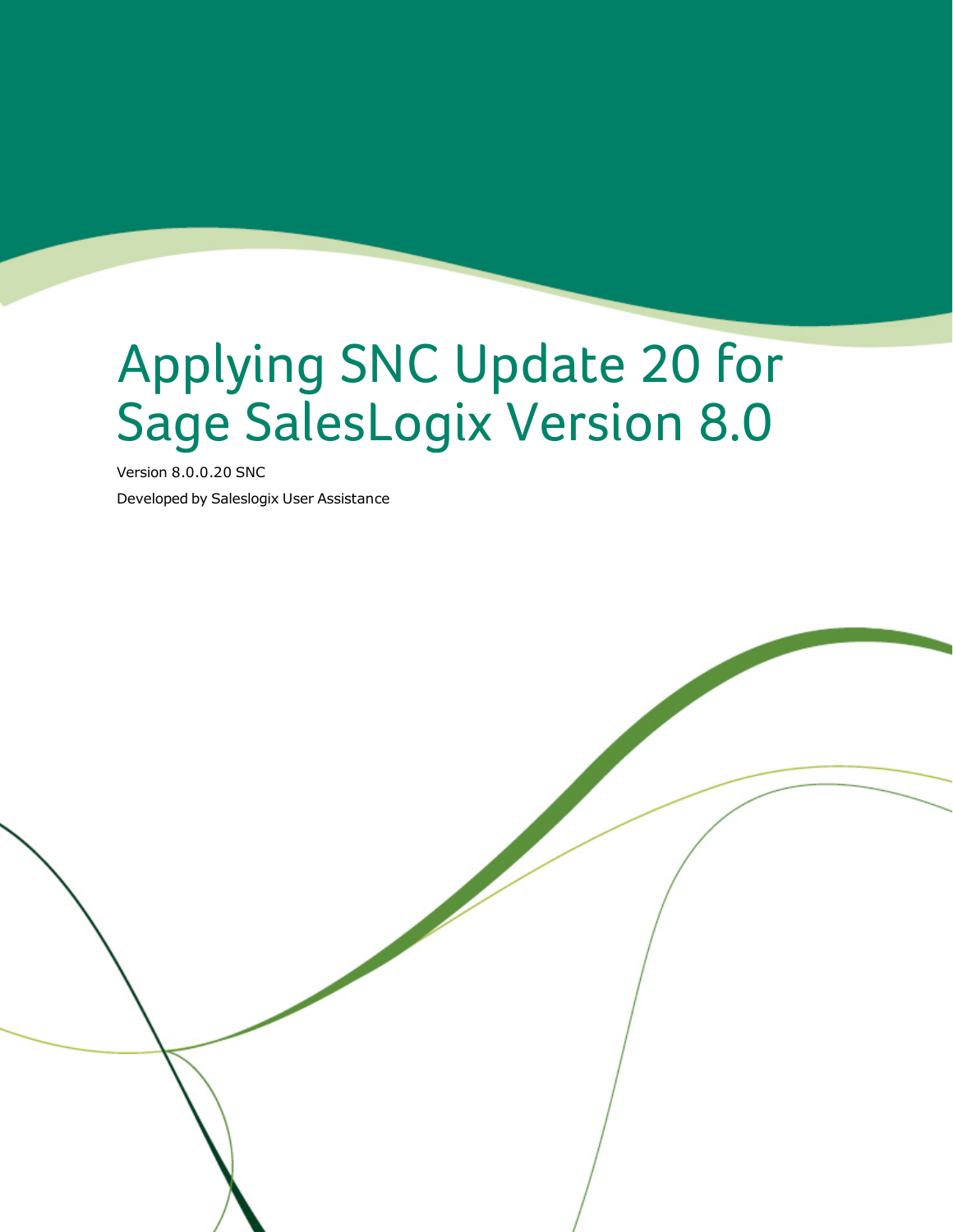## **Applying SNC Update 20 for Sage SalesLogix v8.0**

| <b>Documentation</b><br>Comments | This documentation was developed by Saleslogix User Assistance. For content<br>revisions, questions, or comments, contact the Saleslogix writers at<br>saleslogix.techpubs@swiftpage.com.                                                                                                                                                                                                                                                                                                                                                                                                                                                                                                                                                                           |
|----------------------------------|---------------------------------------------------------------------------------------------------------------------------------------------------------------------------------------------------------------------------------------------------------------------------------------------------------------------------------------------------------------------------------------------------------------------------------------------------------------------------------------------------------------------------------------------------------------------------------------------------------------------------------------------------------------------------------------------------------------------------------------------------------------------|
| <b>Address</b>                   | Saleslogix<br>8800 North Gainey Center Drive, Suite 200<br>Scottsdale, AZ 85258<br><b>USA</b>                                                                                                                                                                                                                                                                                                                                                                                                                                                                                                                                                                                                                                                                       |
| <b>Version</b>                   | Version 8.0.0.20 SNC<br>2014                                                                                                                                                                                                                                                                                                                                                                                                                                                                                                                                                                                                                                                                                                                                        |
| Copyright                        | Copyright © 1997-2014, SalesLogix N.A, LLC. All rights reserved                                                                                                                                                                                                                                                                                                                                                                                                                                                                                                                                                                                                                                                                                                     |
|                                  | This product and related documentation are protected by copyright and are<br>distributed under licenses restricting their use, copying, distribution, and<br>decompilation. No part of this product or related documentation may be reproduced<br>in any form by any means without prior written authorization of Saleslogix and its<br>licensors, if any.                                                                                                                                                                                                                                                                                                                                                                                                          |
| <b>Trademarks</b>                | Swiftpage, Act!, SalesLogix, and the Swiftpage product and service names mentioned<br>herein are registered trademarks or trademarks of Swiftpage ACT! LLC, or its<br>affiliated entities. All other trademarks are property of their respective owners.                                                                                                                                                                                                                                                                                                                                                                                                                                                                                                            |
| <b>Disclaimer</b>                | Saleslogix has thoroughly reviewed this manual. All statements, technical<br>information, and recommendations in this manual and in any guides or related<br>documents are believed reliable, but the accuracy and completeness thereof are not<br>guaranteed or warranted, and they are not intended to be, nor should they be<br>understood to be, representations or warranties concerning the products described.<br>Saleslogix assumes no responsibility or liability for errors or inaccuracies with<br>respect to this publication or usage of information. Further, Saleslogix reserves the<br>right to make changes to the information described in this manual at any time without<br>notice and without obligation to notify any person of such changes. |
| <b>Technical Support</b>         | Technical Support is available to Saleslogix customers with support contracts directly<br>from Swiftpage, and to Certified Business Partners. Calls are answered during<br>business hours, Monday through Friday, excluding holidays.                                                                                                                                                                                                                                                                                                                                                                                                                                                                                                                               |
|                                  | Partners with a valid technical support contract and a Web access code can request<br>technical support electronically on the Partner Support Portal Web site:<br>www.saleslogix.com/partners.                                                                                                                                                                                                                                                                                                                                                                                                                                                                                                                                                                      |
|                                  | Customers with a valid technical support contract and a Web access code can<br>request technical support electronically on the Customer Support Portal Web site:<br>www.saleslogix.com/customers.                                                                                                                                                                                                                                                                                                                                                                                                                                                                                                                                                                   |
|                                  | Revisions to this book are available through both Portal Web sites. Check regularly for<br>current Saleslogix product documentation.                                                                                                                                                                                                                                                                                                                                                                                                                                                                                                                                                                                                                                |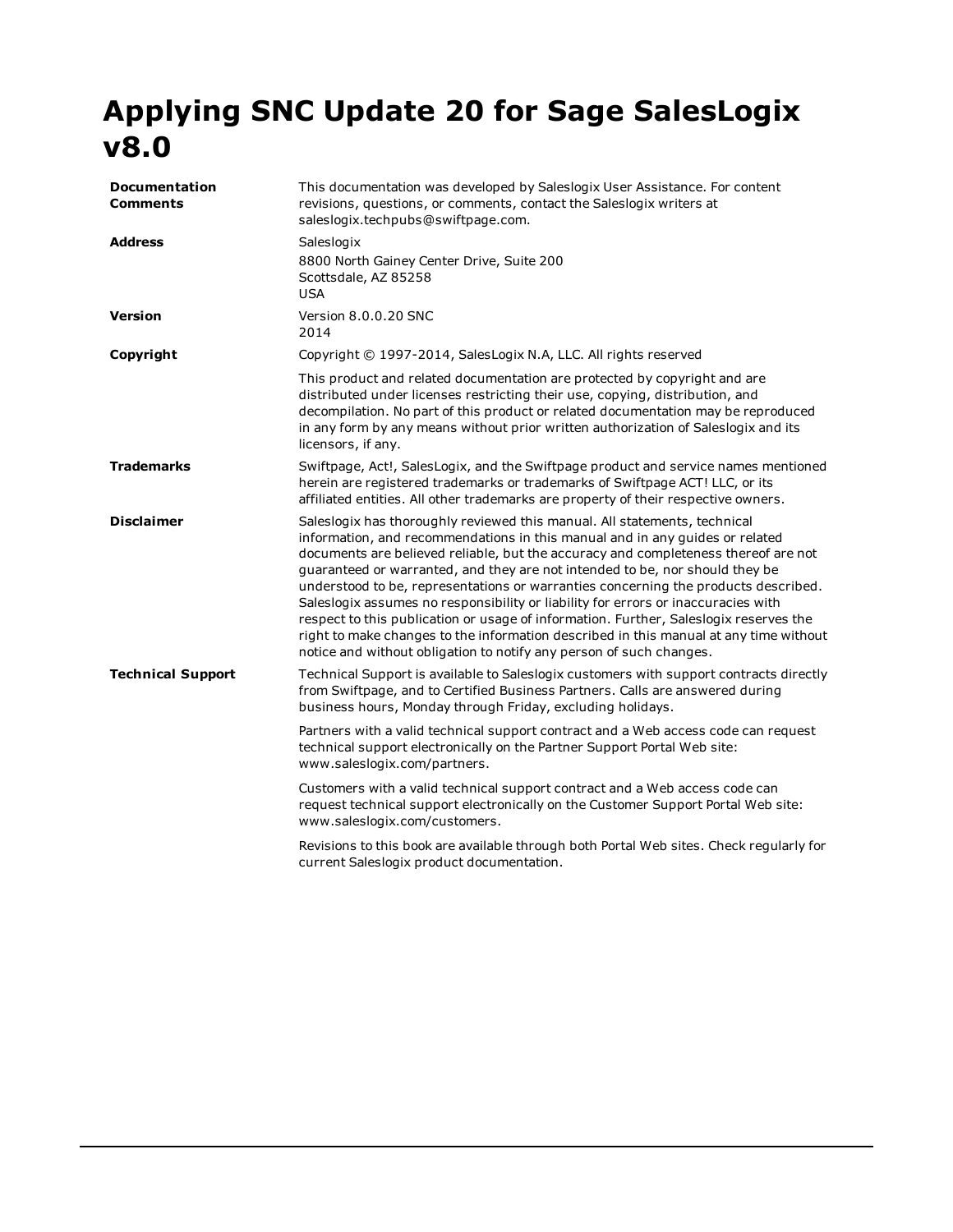# **Applying SNC Update 20 for Sage SalesLogix Version 8.0**

This document describes SNC Update 20 for Sage SalesLogix version 8.0. SNC Updates provide modifications to pieces of Sage SalesLogix such as the Provider, SLXServer, Admin, Architect, see target Client, SpeedSearch, Sync Server, Sync Client, and so forth. Applying these updates may also be required for Web environments when the fix is for the Provider, SLXServer, or SpeedSearch.

### **Prerequisites**

The following Sage SalesLogix software must be installed before installing this update:

- Sage SalesLogix version 8.0
- Installations of Sage SalesLogix v8.0 that were upgraded from v7.5.4 require Update 00 for Sage SalesLogix version 8.0. This prerequisite does not apply to any other Sage SalesLogix installation scenario (such as an upgrade from 7.5.3 or earlier, or as a new installation of 8.0).



Do not install SNC Update 20 for Sage SalesLogix 8.0 on any other Sage SalesLogix version.

Sage SalesLogix v8.0 can be installed on Microsoft Windows 8 and 2012, however some additional installation steps are required. See *Installing Sage SalesLogix on Microsoft Windows 8, Windows Server 2012 and Internet Explorer 10* for detailed steps.

## **Issues Fixed in This Update**

SNC Update 20 for Sage SalesLogix version 8.0 addresses the following issues:

| <b>Defect</b> | <b>Description</b>                                                                                                                                                       |
|---------------|--------------------------------------------------------------------------------------------------------------------------------------------------------------------------|
| 13091257      | In a localized SalesLogix Windows client environment, extended<br>characters in the Toolbar Editor Name and Hint are corrupted.                                          |
| 13091589      | The Localization Toolkit is not properly saving extended chars for some<br>tab labels in the SalesLogix Windows client.                                                  |
| 13091652      | The SLX OLEDB provider should return or expose the real HResult<br>instead of DB_SEC_E_AUTH_FAILED when appropriate.                                                     |
| 13091840      | Commands executed in the Architect Bundler that use the EXEC(")<br>command do not synchronize to remotes.                                                                |
| 13091936      | When a report is released to a user or team and Everyone or a user and a<br>team of which the user is a member, the report family displays twice in<br>the Reports list. |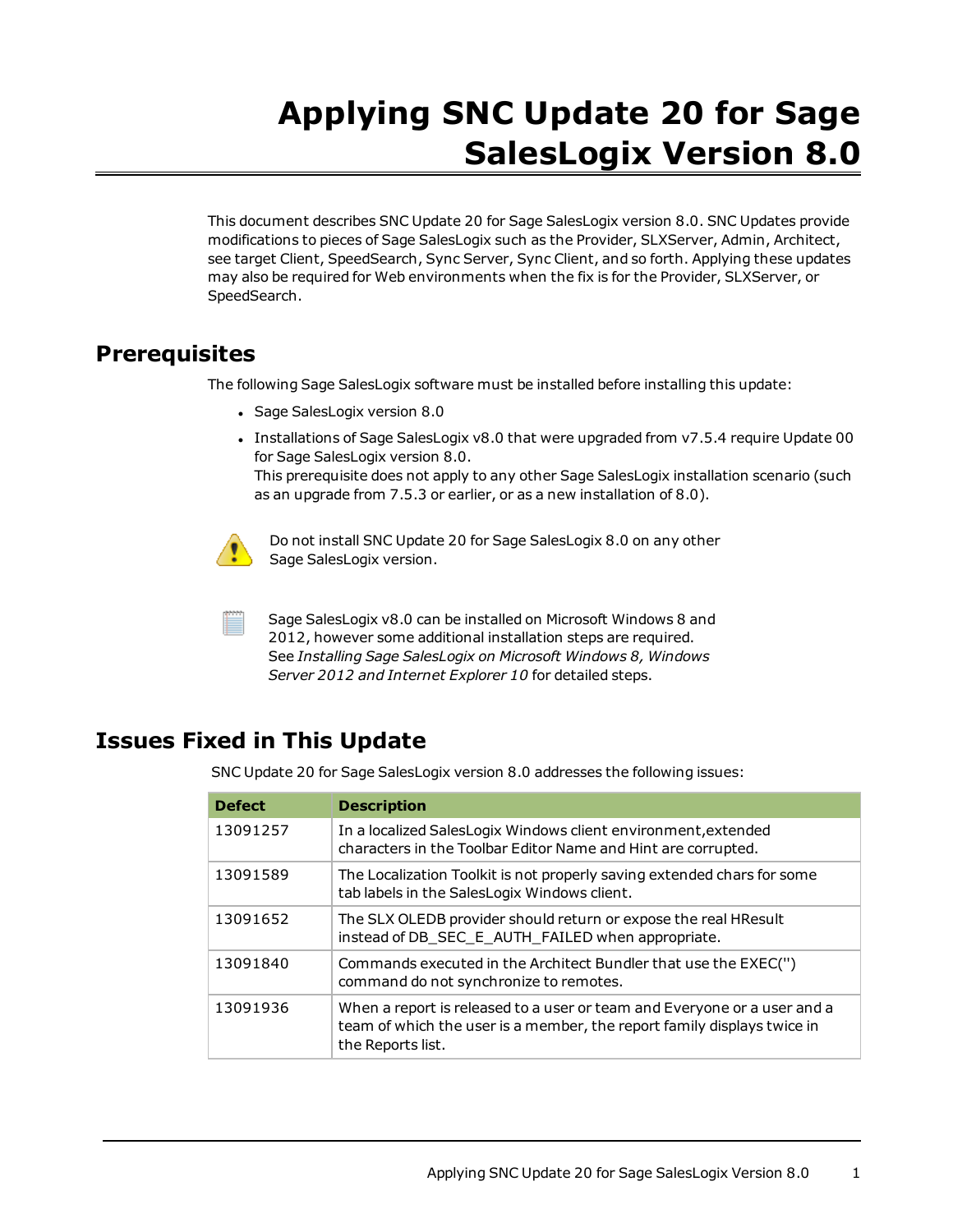| <b>Defect</b> | <b>Description</b>                                                                                                                                                                   |
|---------------|--------------------------------------------------------------------------------------------------------------------------------------------------------------------------------------|
| 13091938      | When the slxab32.dll encounters a 64-bit version of Outlook an error<br>displays, but is in the wrong language.                                                                      |
| 13091946      | In the Architect Bundler, saving a bundle with a plugin that contains<br>Cyrillic characters in the name causes an error.                                                            |
| 13091956      | The SIxLoggingTrigger.dll needs to allocate memory from the heap in a<br>thread safe manner.                                                                                         |
| 13092045      | Importing users in the Administrator only shows approximately 20 users<br>on the domain when there are over 600 available.                                                           |
| 13092095      | In the SalesLogix Windows client, user names with umlauts are<br>displayed incorrectly in the bottom status bar.                                                                     |
| 13092098      | In the Architect, using the<br>Application.BasicFunctions.AddMinutesToDate returns incorrect results<br>over periods longer than 4 days, 15 hours, and 20 minutes (6680<br>minutes). |
| 13092166      | Formatting on a DateTimeEdit picklist is incorrect after upgrading to v8.0<br>if the ReadOnly property is set.                                                                       |
| 13092189      | In a Korean SalesLogix Windows client environment, the English<br>character "Y" may be corrupted in some places in the LAN client.                                                   |
| 13092257      | In the Architect, resizing a checkbox or edit box will cause the control to<br>collapse to 0 size.                                                                                   |
| 13092299      | In an environment using Windows Authentication, performing a<br>SpeedSearch on internal tickets or history, the error "Search found no<br>matches" message displays.                 |
| 13092449      | Executing statements in the Administrator returns untranslated<br>German extended characters.                                                                                        |
| 13092455      | The security wrapper does not work if you use the OR operator in group<br>conditions.                                                                                                |
| 13092467      | The Architect Bundler does not correctly insert picklists with extended<br>characters.                                                                                               |
| 13092541      | The Administrator does not correctly display Cyrillic characters in the<br>User List Column Names view.                                                                              |
| 13092542      | The Administrator does not correctly display Cyrillic characters when<br>adding a team to user.                                                                                      |
| 13092547      | The Administrator does not correctly display Cyrillic characters in user<br>names when copying a profile.                                                                            |
| 13092549      | The Administrator does not correctly display Cyrillic characters when<br>realigning territories.                                                                                     |
| 13092550      | The Administrator does not correctly display Cyrillic characters in the<br>Systems, Office Profile Tab.                                                                              |
| 13092561      | The Administrator does not correctly display Cyrillic characters in the<br>Admin System Report.                                                                                      |
| 13092562      | The Administrator does not correctly display Cyrillic characters in Edit<br>Lookups Layout.                                                                                          |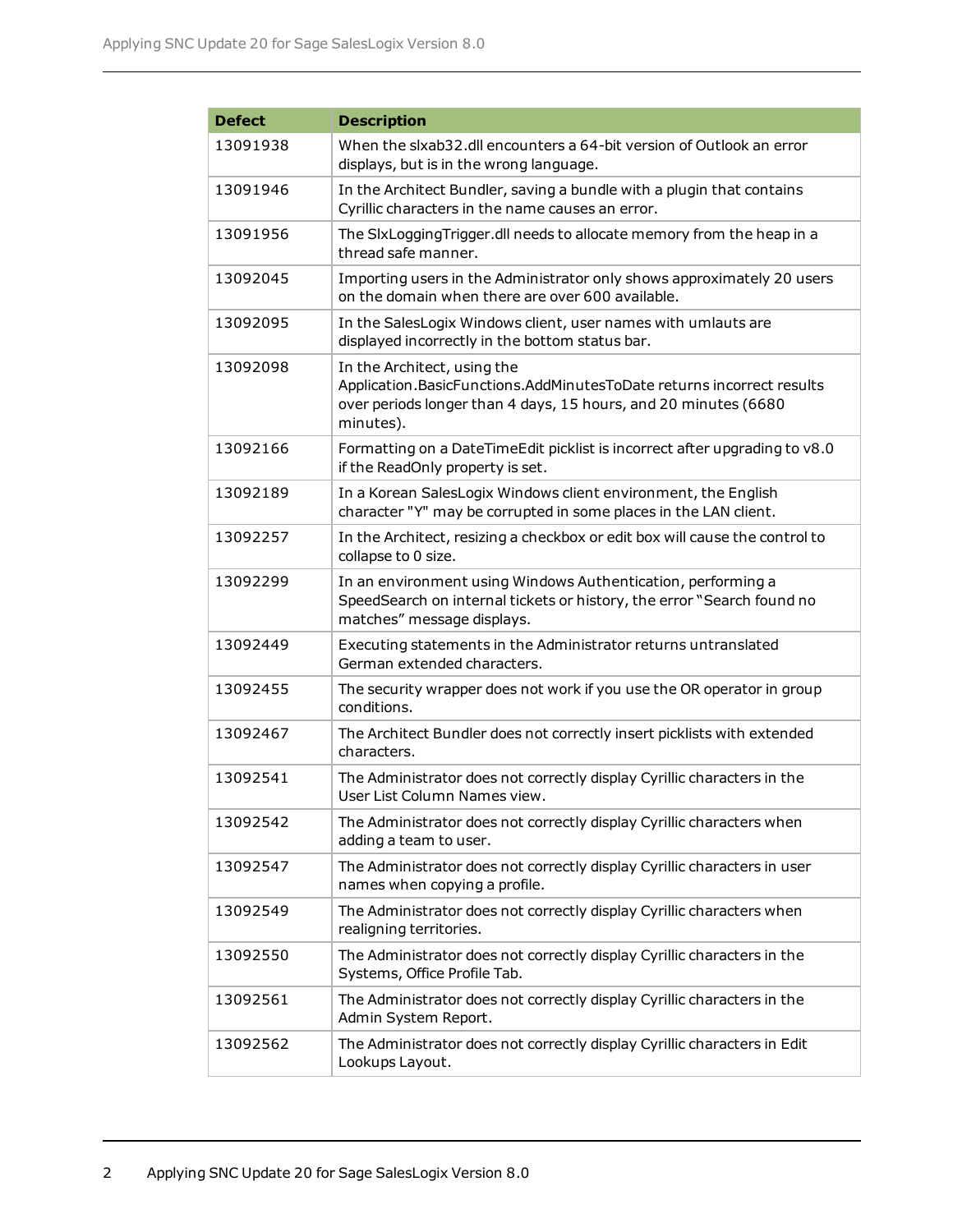| <b>Defect</b> | <b>Description</b>                                                                                                                                                                                                                                                                                                                                                            |
|---------------|-------------------------------------------------------------------------------------------------------------------------------------------------------------------------------------------------------------------------------------------------------------------------------------------------------------------------------------------------------------------------------|
| 13092847      | When accessing the SalesLogix Windows client as a published Citrix<br>application from a workstation with Spanish regional settings and<br>converting a lead, the error "The time zone information was not found in<br>TzLocalToGMT" displays.                                                                                                                                |
| 13093266      | When attempting to release a template in the Architect the error "No<br>value given for one or more required parameters" displays.                                                                                                                                                                                                                                            |
| 13093672      | Ad hoc groups are available to users who should not have access to<br>them.                                                                                                                                                                                                                                                                                                   |
| 13094140      | In the SalesLogix Windows client in an Office 365, Windows 8.1<br>environment, when sending a mail merge and editing individual<br>letters/email/fax prior to sending, the following error occurs "The Mail<br>Merge Engine encountered an error and cannot continue. There was an<br>error in EditAfter. The document is not associated with an ActiveX<br>Document server". |
| 14094558      | In the SalesLogix Windows client on a non-unicode database, ticket<br>activities are displaying encoded characters in the preview.                                                                                                                                                                                                                                            |
| 14094574      | In the SalesLogix Windows client Group Manager when the Show Groups<br>check box is selected and set to Visible to and a user the list of groups is<br>not filtered by that user.                                                                                                                                                                                             |
| 14094582      | Users that have the File Attachment option disabled under Function<br>Security can still attach files to Notes.                                                                                                                                                                                                                                                               |
| 14094595      | In the SalesLogix Windows client Calendar, the Leader is not displayed in<br>the tool tip when hovering over a personal activity.                                                                                                                                                                                                                                             |
| 14094601      | In a French environment cannot edit a tab with extended characters in<br>Administrator.                                                                                                                                                                                                                                                                                       |
| 14094661      | In the SalesLogix Windows client new tickets marked for "Submit for<br>SpeedSearch" are not returned for any user except Admin.                                                                                                                                                                                                                                               |
| 14094935      | In the SalesLogix Windows client when performing a mail merge on a<br>group of contacts with specific conditions the error "No value given for<br>one or more required parameters" occurs.                                                                                                                                                                                    |
| 14094978      | TEFS are not created for any records inserted or updated via an external<br>source using the SLX provider and therefore the records do not sync.                                                                                                                                                                                                                              |
| 14094997      | The SalesLogix Windows client loses focus when inserting a ticket if other<br>applications are open.                                                                                                                                                                                                                                                                          |
| 14095052      | Labels with captions that are bound to a field or changed by code do not<br>display the new value until a Ctrl-F5 refresh is performed.                                                                                                                                                                                                                                       |
| 14095179      | If the connection to the shared MSG location is interrupted, Saleslogix<br>does not retrieve the MSG files when the connection is restored until<br>Saleslogix is closed and then reopened.                                                                                                                                                                                   |
| 14095224      | Enhance the SQL generation to use OFFSET/FETCH for SQL Server 2012<br>for paged queries.                                                                                                                                                                                                                                                                                      |
| 14095608      | Groups with a "does contain data" or "does not contain data" condition<br>on a text database field do not return results.                                                                                                                                                                                                                                                     |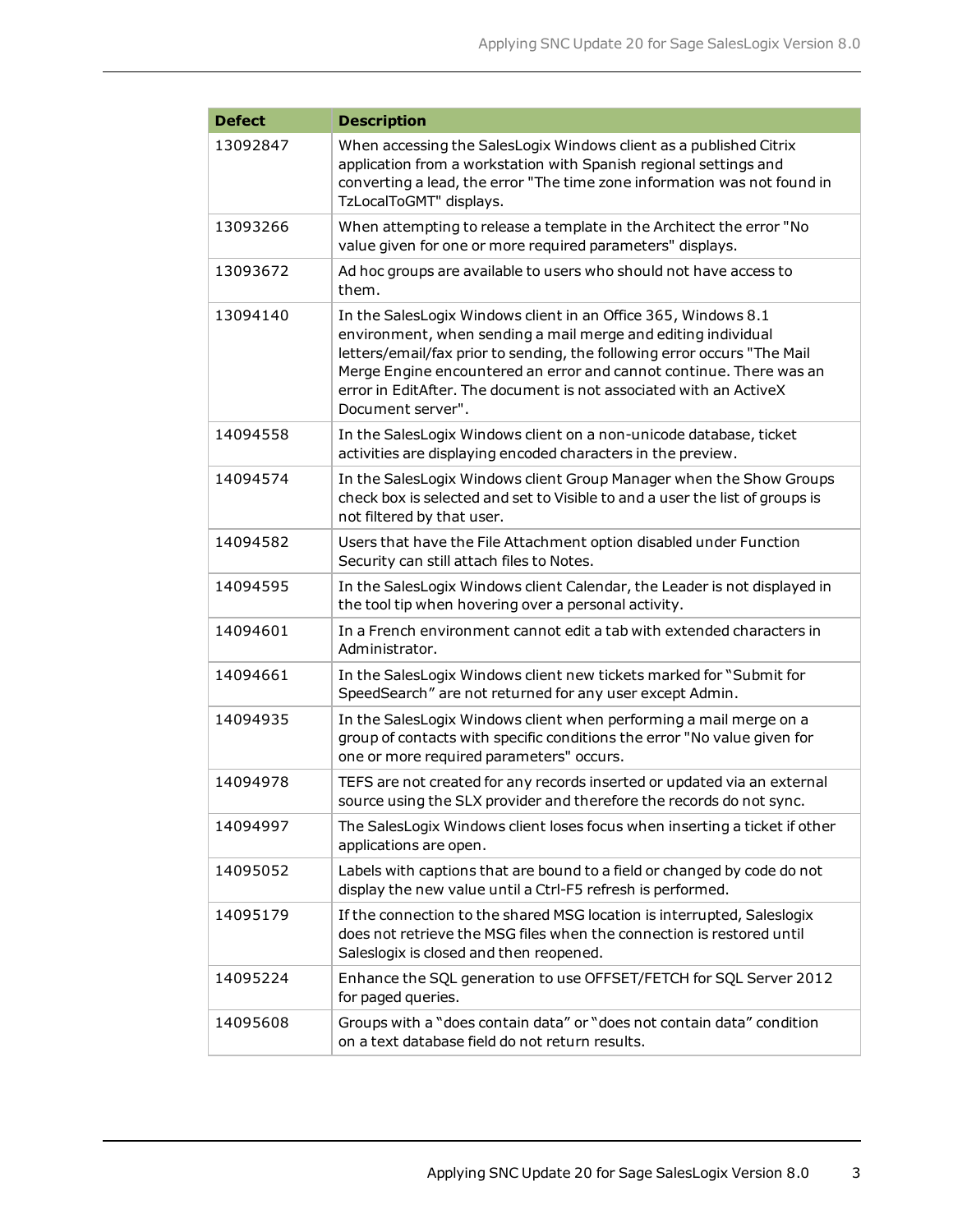| <b>Defect</b> | <b>Description</b>                                                                                                                                                                                               |
|---------------|------------------------------------------------------------------------------------------------------------------------------------------------------------------------------------------------------------------|
| 14095675      | In the SalesLogix Windows Client, groups with a great number of<br>conditions may display more slowly than groups with fewer conditions.                                                                         |
| 14095710      | When attempting to build a SpeedSearch index, an SlxSearchService<br>error occurs and repeats every half second.                                                                                                 |
| 14095712      | The SIxSearchTrigger creates multiple entries in the IndexUpdates table<br>for a single account change. The entries are for other indexes related to<br>the account.                                             |
| 14095714      | The following I/O error can occur in SlxSearchService when multiple<br>threads are attempting to write to the file spDelFiles.txt at the same<br>time, Error: IndexThread.Execute Line: 14 Error: I/O error 32". |
| 14095716      | For performance reasons, limit the number of Indexes that can be built<br>at one time to 5.                                                                                                                      |
| 14095718      | SIxSearchService should be filtering queries to IndexUpdates with the<br>indexName to prevent returning more rows than necessary.                                                                                |
| 14095761      | In a localized SalesLogix Windows Client, the Activity Manager does not<br>display extended characters.                                                                                                          |
| 14095769      | In the SalesLogix Windows Client, an error occurs when the Convert<br>Qualified Lead button on the Lead detail view is clicked.                                                                                  |
| 14095774      | In the SalesLogix Windows Client, clicking the SpeedSearch but displays<br>the error "There was an error in showing the SLXSpeedSearch Form".                                                                    |
| 14095781      | In a localized SalesLogix Windows Client, extended characters do not<br>display correctly on the Account detail view.                                                                                            |
| 14095926      | Groups with multiple conditions may have corrupt conditions.                                                                                                                                                     |
| 14096033      | On an Oracle database, notes/history records do not synchronized from<br>the host database to a remote office.                                                                                                   |

#### **Previously Fixed Issues**

SNC Update 20 for Sage SalesLogix 8.0 contains fixes released in previous updates.

SNC Update 16 for Sage SalesLogix version 8.0 addresses the following issues:

| <b>Defect</b> | <b>Description</b>                                                                                                          |
|---------------|-----------------------------------------------------------------------------------------------------------------------------|
| 13092091      | On Exit Control Events do not execute in the Sales Logix Windows Client.                                                    |
| 13093725      | Setting a Format String to "%0.4d" on a text control does not return<br>desired result in the SalesLogix Windows Client.    |
| 13093782      | In the SalesLogix Windows Client Activities list view All Open tab, the<br>activity detail view does not display correctly. |
| 13093795      | In the SalesLogix Windows Client Dashboard, Today's Schedule and My<br>Activities are truncated.                            |
| 13093911      | When using UK regional settings in the SalesLogix Windows Client,<br>groups with date conditions return incorrect results.  |
| 13094030      | Extended characters in activity notes do not display correctly in the<br>SalesLogix Windows Client Calendar view.           |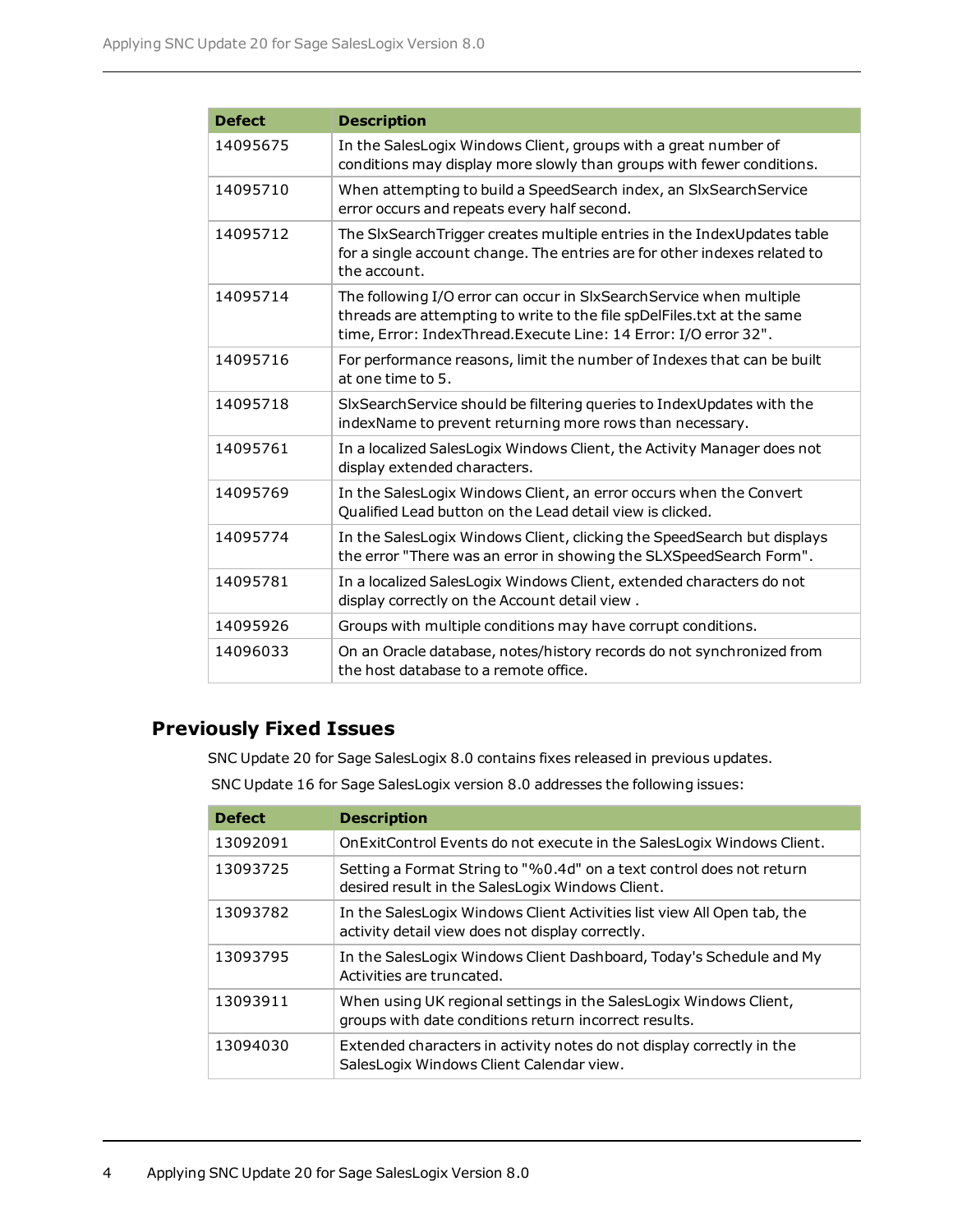| <b>Defect</b> | <b>Description</b>                                                                                                                                                                                         |
|---------------|------------------------------------------------------------------------------------------------------------------------------------------------------------------------------------------------------------|
| 13094306      | In the SalesLogix Windows Client Query Builder, duplicate values display<br>when a user selects CONTACT. TYPE in a Contact group.                                                                          |
| 13094308      | In the SalesLogix Windows Client Opportunity list view when a record is<br>highlighted the text changes to white.                                                                                          |
| 14094558      | In the SalesLogix Windows Client, ticket activities display encoded<br>characters in the preview.                                                                                                          |
| 14094581      | A "List index out of bounds" error message displays after setting up a<br>new group with specific operators and values.                                                                                    |
| 14094584      | Logging an Outlook e-mail to history using SendSLX for leads only<br>records a history record for the lead that comes first alphabetically.                                                                |
| 14094594      | In the SalesLogix Windows Client, users cannot "Send as" another user<br>when using Mail Merge.                                                                                                            |
| 14094616      | When adding or modifying a column header in the SalesLogix Windows<br>Client Query Builder, characters with accents to do not display correctly.                                                           |
| 14094784      | The SQL statements generated for groups created in the SalesLogix<br>Windows Client Query Builder with condition operators "does contain<br>data" or "does not contain data" do not include empty strings. |

SNC Update 14 for Sage SalesLogix version 8.0 addresses the following issues:

| <b>Defect</b> | <b>Description</b>                                                                           |
|---------------|----------------------------------------------------------------------------------------------|
| 13092548      | Cyrillic characters do not display when adding a team.                                       |
| 13093480      | In a German environment, extended characters do not display correctly<br>when adding a team. |
| 13093490      | In the Architect, extended characters in Plugin families do not display<br>correctly.        |

SNC Update 13 for Sage SalesLogix version 8.0 addresses the following issues:

| <b>Defect</b> | <b>Description</b>                                                                                                                   |
|---------------|--------------------------------------------------------------------------------------------------------------------------------------|
| 13091271      | In a French or German environment, extended characters in the Notes<br>field of the Create Note for Activity Pad view are corrupted. |
| 13092304      | A username with Korean characters is corrupted in the Sales Client<br>status bar.                                                    |
| 13092607      | In Query Builder, Select Value dialog box may return duplicate entries<br>for any user other than Admin.                             |
| 13092626      | Group condition value is blank when editing group conditions for an<br>existing group in a specific order.                           |
| 13093469      | In the Replace Data tool, Search and Replace does not handle extended<br>character properly.                                         |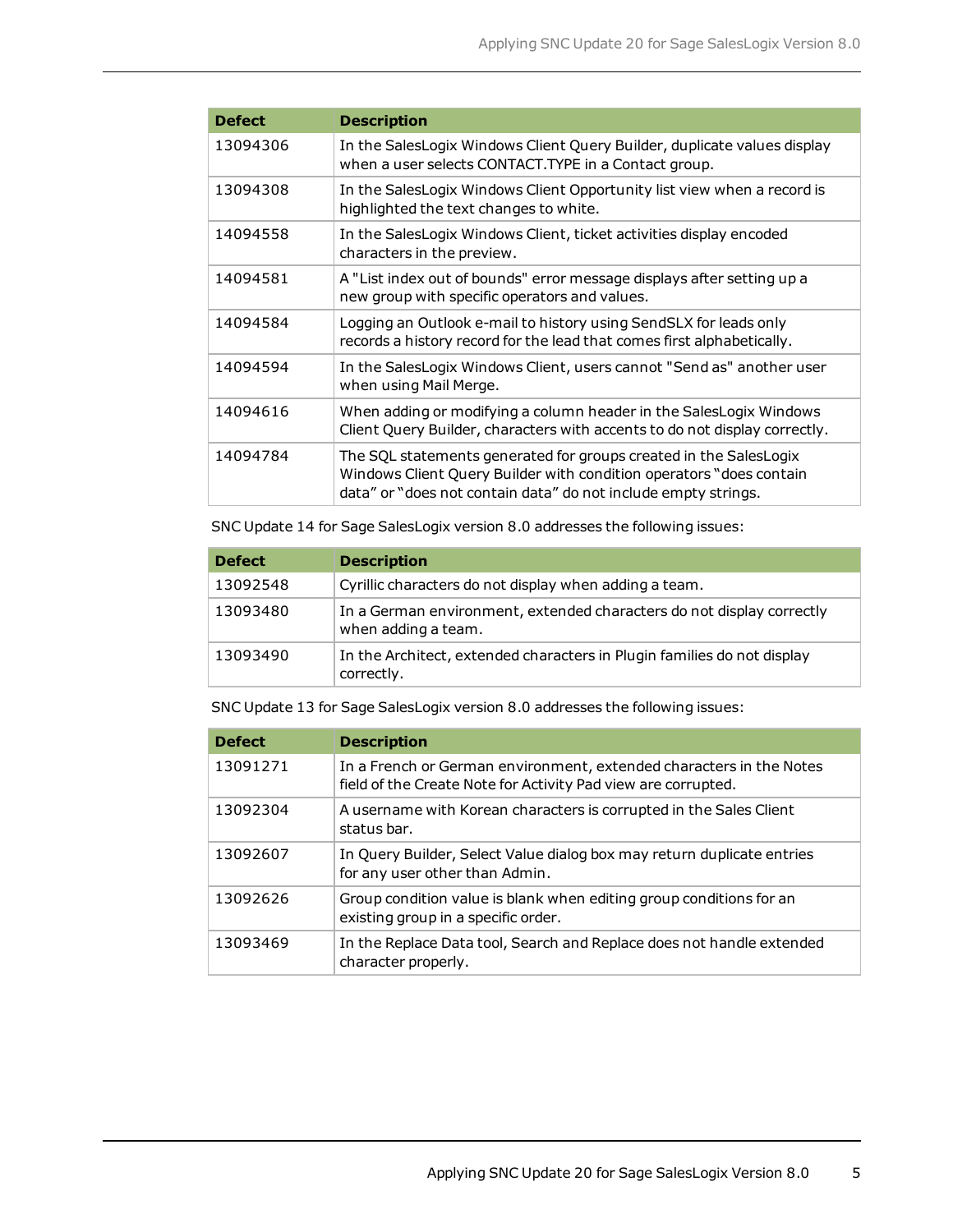SNC Update 11 for Sage SalesLogix version 8.0 addresses the following issues:

| <b>Defect</b> | <b>Description</b>                                                                                                                                                                                                                           |
|---------------|----------------------------------------------------------------------------------------------------------------------------------------------------------------------------------------------------------------------------------------------|
| 13092343      | SpeedSearch results include deleted records, because deleted records<br>are not deleted from the indexes.                                                                                                                                    |
| 13093766      | If an attachment file name includes a quote ('), then the delete file index<br>stats method of Search Service occurs, causing the error<br>"IndexThread.Execute Line: 16 Error: Procedure DeleteFileIndexStats:<br>Incorrect syntax near 's" |

SNC Update 10 for Sage SalesLogix version 8.0 addresses the following issues:

| <b>Defect</b> | <b>Description</b>                                                                                                                        |
|---------------|-------------------------------------------------------------------------------------------------------------------------------------------|
| 12088788      | For users of Office 2010, the threshold for exporting records using<br>Export to Excel is now 200,000 + records.                          |
| 13091210      | In some localized environments, the tooltips on Calendar page timeless<br>activities appear to be corrupted.                              |
| 13092156      | In a localized environment, Admin groups are corrupted when the admin<br>is logged on as ADMIN and schedules a sales process.             |
| 13092178      | In a Korean localized environment, the Lead Source lookup does not<br>appear to work anywhere in the SalesLogix client.                   |
| 13092179      | In a localized environment, there is corrupted text in the drop down list<br>when adding targets to campaign from group.                  |
| 13092258      | In a localized environment, extended characters are corrupted in the<br>Calendar Reports Overflow dialog.                                 |
| 13092264      | An exception error displays when sharing a group.                                                                                         |
| 13092303      | In a Korean localized environment, there may be corrupted characters in<br>Query Builder.                                                 |
| 13092392      | When sending email from the SalesLogix Windows Client using<br>SendSLX, Unicode characters do not display correctly.                      |
| 13092617      | In a Russian localized environment, an error occurs after clicking in the<br>SalesLogix Windows Client Activities View Confirmations tab. |

SNC Update 09 for Sage SalesLogix version 8.0 addresses the following issues:

| <b>Defect</b> | <b>Description</b>                                                                                                            |
|---------------|-------------------------------------------------------------------------------------------------------------------------------|
| 12090399      | Mail Merge Reply To option behaves inconsistently.                                                                            |
| 12091009      | In a localized environment, there are corrupted strings, on the Account<br>Detail view Activities tab tooltip.                |
| 13091234      | A corrupted string error occurs in Calendar Preview when an activity's<br>Regarding information includes extended characters. |
| 13091227      | The AspNetDeploymentAction.AfterDeployment() action does not<br>remove localized versions of Portal resx.                     |
| 13091608      | Users can set a subsidiary as a parent to the parent account.                                                                 |
| 13091738      | After upgrading from version 7.5.4 to version 8.0, extended characters<br>on Active X forms may be missing.                   |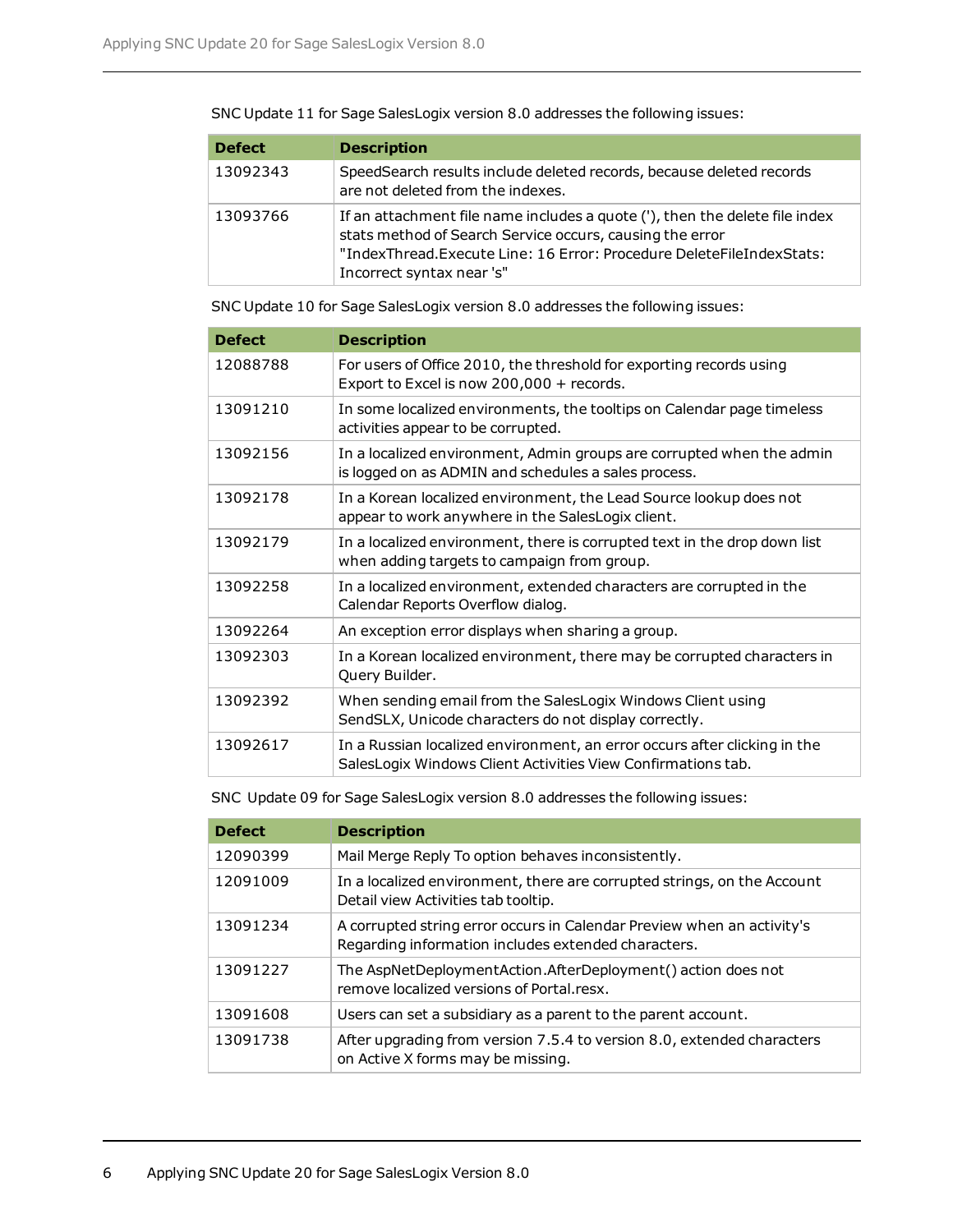| <b>Defect</b> | <b>Description</b>                                                                                                                                                                                                                        |
|---------------|-------------------------------------------------------------------------------------------------------------------------------------------------------------------------------------------------------------------------------------------|
| 13091802      | Administrator Users list does not sort correctly when a user's name<br>contains extended characters.                                                                                                                                      |
| 13091836      | German extended characters are displaying the incorrect format when<br>used within a Mail Merge.                                                                                                                                          |
| 13091927      | Dragging multiple emails, multiple times to the Notes/History tab of<br>same record freezes the data grid.                                                                                                                                |
| 13092047      | SalesLogix Client Calendar month tab displays incorrect date format<br>when regional settings are set to Swedish.                                                                                                                         |
| 13092061      | Multibyte (Korean) characters are corrupted in many places in the<br>SalesLogix Client when using a localized dictionary.                                                                                                                 |
| 13092113      | Multibyte characters in a record name will display as corrupted on the<br>SalesLogix Client title bar.                                                                                                                                    |
| 13092114      | Account names with multibyte characters are corrupted in the Associate<br>Account dialog.                                                                                                                                                 |
| 13092115      | Account names with multibyte characters are corrupted in the Add<br>Contact/Account Information dialog.                                                                                                                                   |
| 13092118      | Multibyte username is corrupted in the Literature Request dialog.                                                                                                                                                                         |
| 13092119      | When using Korean localization on the SalesLogix Client, the character<br>for Tuesday is corrupted in Calendar week tab.                                                                                                                  |
| 13092120      | Insert Opportunity Account and Description fields display corrupt<br>characters when the account name contains multibyte characters.                                                                                                      |
| 13092121      | Contact / Account name is corrupted in title bar of the Complete an<br>Activity dialog when using multibyte characters.                                                                                                                   |
| 13092122      | When contact name or current group is multibyte or cyrillic characters,<br>they are corrupted in the Schedule Process dialog.                                                                                                             |
| 13092126      | In the Address Labels dialog the Current Record or Current Group fields<br>display non-Latin1 characters incorrectly.                                                                                                                     |
| 13092127      | Exception error displays when attempting to create a new sales process<br>with a multibyte name.                                                                                                                                          |
| 13092152      | When the SalesLogix Client is localized in a multibyte language, an error<br>occurs when inserting a new opportunity                                                                                                                      |
| 13092157      | When attempting to edit a user with a multibyte character name in the<br>Administrator, the following error occurs "Error initializing form: Access<br>violation at address 005B7520 in module 'Admin.exe'. Read of address<br>000000F4." |
| 13092158      | When attempting to release a new Sales Process consisting of multibyte<br>characters, the following error occurs "Exception EOleException: OLE<br>error 8004277A Exception location: [005BC0ED]{SalesLogix.exe}<br>IsBrandingEnabled."    |
| 13092161      | Multibyte characters, such as Korean, are corrupted in the popup that<br>displays when the user mouses over an activity (either in a tab view or<br>calendar).                                                                            |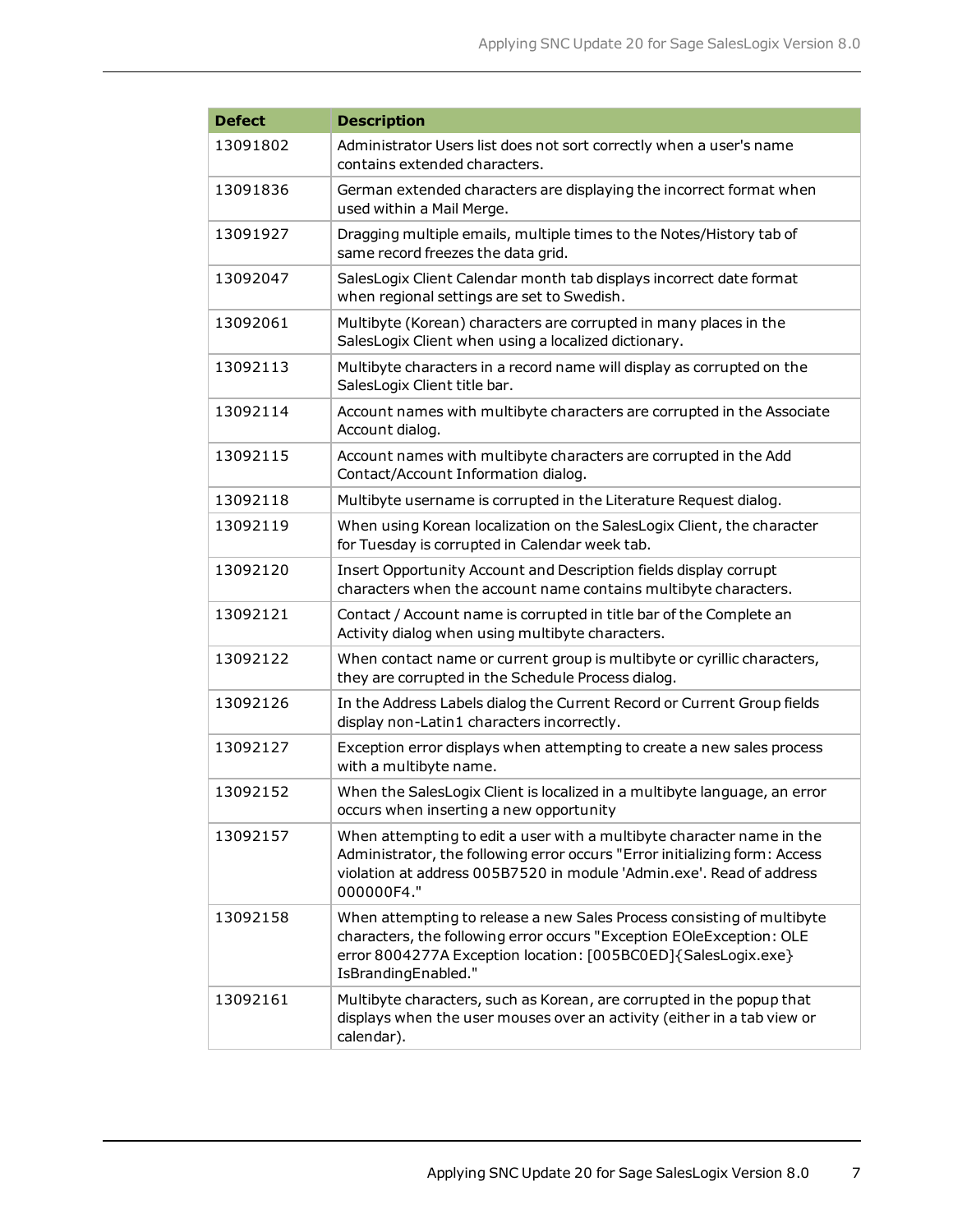SNC Update 08 for Sage SalesLogix version 8.0 addresses the following issues:

| <b>Defect</b> | <b>Description</b>                                                                                                                                                          |
|---------------|-----------------------------------------------------------------------------------------------------------------------------------------------------------------------------|
| 12091101      | Date Literal value "dateadd(hh,-12, get date()), GETDATE()" causes<br>errors when used as a condition in Query Builder.                                                     |
| 13091557      | Adding an Attachment from Recent places in the SalesLogix Client adds a<br>shortcut to the top level of the path and does not allow the user drill<br>down to select a file |
| 13091816      | Enable Office 2013 support.                                                                                                                                                 |

SNC Update 06 for Sage SalesLogix version 8.0 addresses the following issues:

| <b>Defect</b> | <b>Description</b>                                                                                                                              |
|---------------|-------------------------------------------------------------------------------------------------------------------------------------------------|
| 13091640      | Using certain forbidden characters, such as curly quotes, in the Web<br>Client Query Builder causes the CPU to spike to 100%.                   |
| 13091668      | If using a remote connection to access the Sage SalesLogix Client, when<br>the client is closed, an "SLXProfiling.dll_unloaded" error displays. |
| 13091779      | SLXDBEngine.dll crashes a process under certain circumstances when<br>slx GetSecuredSQL is called.                                              |

SNC Update 05 for Sage SalesLogix version 8.0 addresses the following issues:

| <b>Defect</b> | <b>Description</b>                                                                                                              |
|---------------|---------------------------------------------------------------------------------------------------------------------------------|
| 13091350      | Enable Windows 2012 Server support.                                                                                             |
| 13091516      | Force Delphi to allocate memory on the heap in a thread protected way<br>when the IsMultiThread global variable is set to True. |

SNC Update 04 for Sage SalesLogix version 8.0 addresses the following issue:

| <b>Defect</b> | <b>Description</b>                                            |
|---------------|---------------------------------------------------------------|
| 12090225      | Sync creates TEF with an update statement after inserting new |
|               | Note/History item for a Lead                                  |

SNC Update 03 for Sage SalesLogix version 8.0 addresses the following issues:

| <b>Defect</b> | <b>Description</b>                                                                     |
|---------------|----------------------------------------------------------------------------------------|
| 12089009      | If a partial failure occurs when importing user information, no error is<br>generated. |
| 13091259      | Add descriptions for new tables and fields in the database and entity<br>schema.       |
| 13091406      | Enable Windows 2012 Server support.                                                    |
| 13091530      | SpeedSearch "GetRow Info" error appears in the Event Viewer.                           |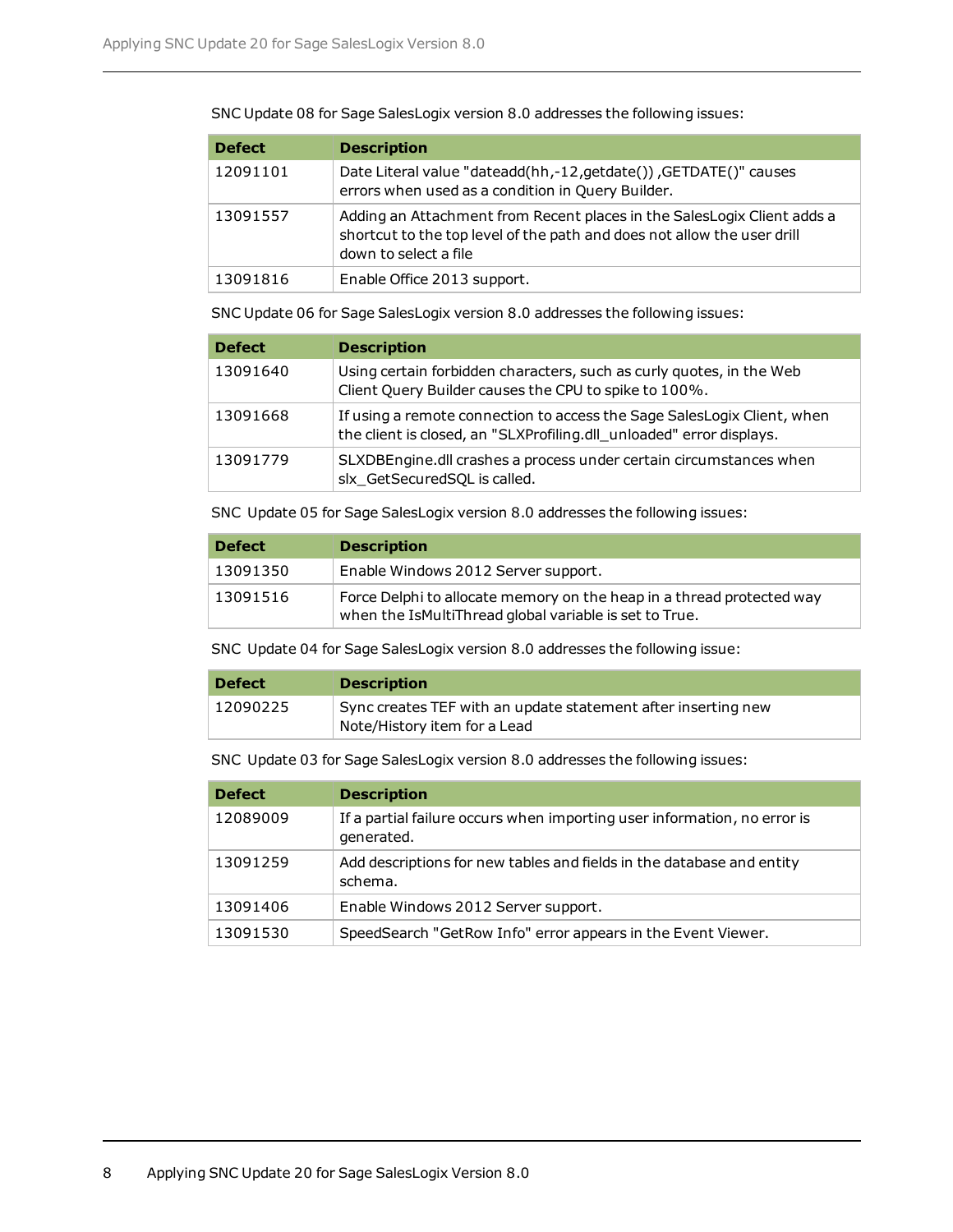| <b>Defect</b> | <b>Description</b>                                                                                                                                                                                                                                                                                        |
|---------------|-----------------------------------------------------------------------------------------------------------------------------------------------------------------------------------------------------------------------------------------------------------------------------------------------------------|
| 12091041      | Extended characters are being removed causing corrupted strings in the<br>column name in the Opportunity Detail view Activities tab in a localized<br>environment.                                                                                                                                        |
| 12091128      | Pressing the "1" key on a keyboard number pad may delete typed data<br>from a text box.                                                                                                                                                                                                                   |
| 12091158      | An editbox with a FormatType ftFixed displays only 2 characters when<br>not selected.                                                                                                                                                                                                                     |
| 12091169      | The Opportunity Detail view Probability box does not display data even<br>though a value exists in the database.                                                                                                                                                                                          |
| 12091199      | When an attachment is dragged and dropped from an Attachment tab<br>into a new e-mail message, the attachment extension is duplicated.                                                                                                                                                                    |
| 13091217      | Activity long notes are lost when rescheduling a single occurrence of a<br>recurring activity on the Calendar by dragging the activity to another<br>date or time.                                                                                                                                        |
| 13091242      | Enable Windows 8 support.                                                                                                                                                                                                                                                                                 |
| 13091260      | In Query Builder, an Invalid Parameter error occurs when editing a group<br>condition to include the" within last xxx days" operator.                                                                                                                                                                     |
| 13091321      | SendSLX or Record to History is unable to process a message when the<br>message is in use by another process.                                                                                                                                                                                             |
| 13091484      | When attempting to drag and drop more than one e-mail from Outlook<br>to the SalesLogix Client, the first e-mail is saved to Notes/History, but<br>then the error "Operation failed due network other communication<br>problems" displays and the subsequent e-mails are not saved during the<br>process. |
| 13091622      | When performing a Mail Merge to a group where DoNotSolicit is set to<br>"does not contain data", the error "SLXLEN is not a recognized built-in<br>function" occurs.                                                                                                                                      |

SNC Update 02 for Sage SalesLogix version 8.0 addresses the following issues:

Update 01 for Sage SalesLogix version 8.0 addresses the following issues:

| <b>Defect</b> | <b>Description</b>                                                                                                                                           |
|---------------|--------------------------------------------------------------------------------------------------------------------------------------------------------------|
| 12090982      | On the Offline Web Client, the Sage Job Service cannot run with the local<br>system mapped to the Admin user.                                                |
| 12091150      | The SIxProfiler Query Optimizer cannot optimize ORACLE queries in<br>SHARED MODE when HINTS exist in Executed SQL.                                           |
| 12091203      | When using OleDbCommandBuilder and DataAdapter to do bulk<br>updates, any update that contains dates in the column list will fail with<br>an overflow issue. |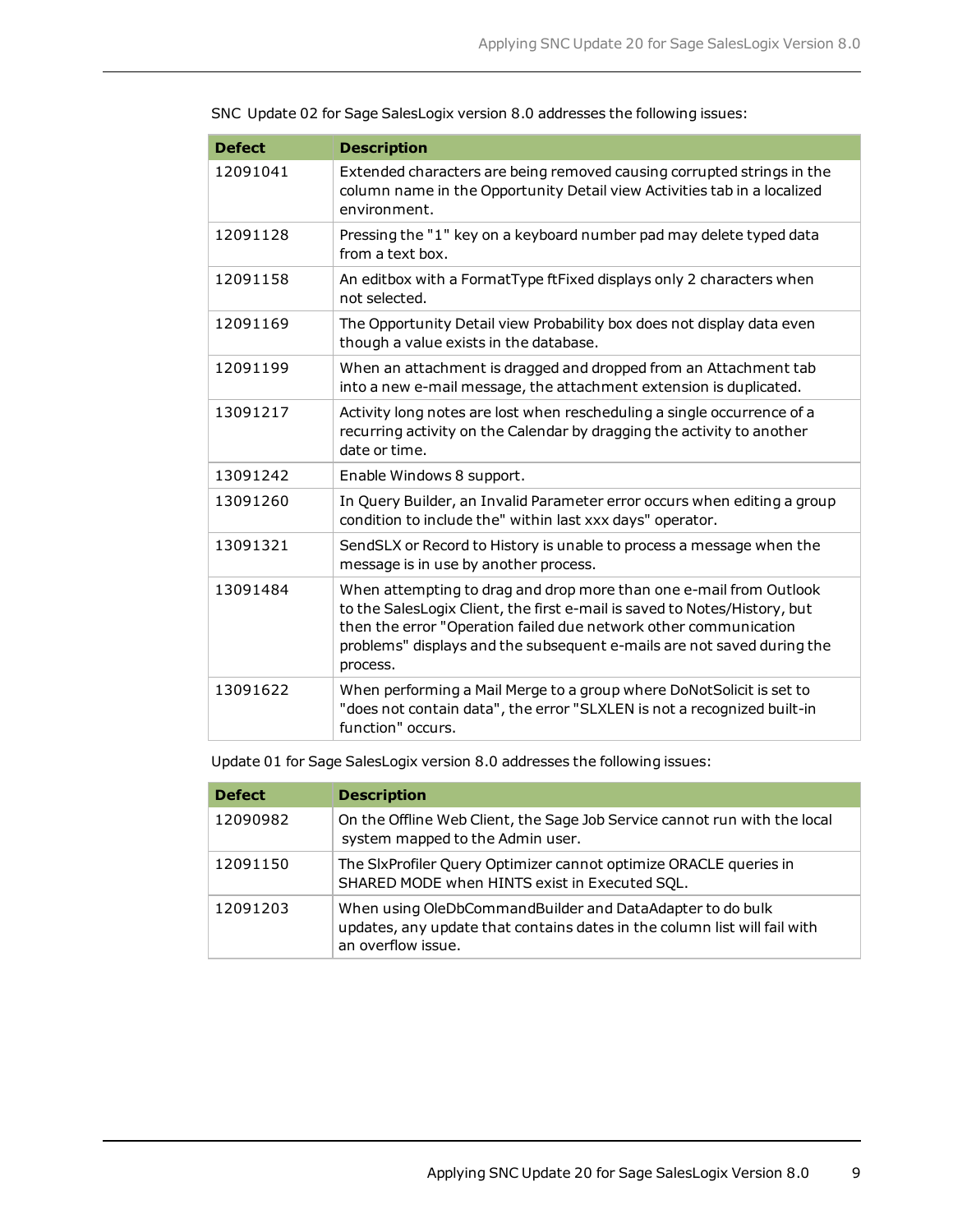## **File Information**

This update may include .pdb files which are not listed in the following table. These files are included to provide additional logging information for troubleshooting purposes.

| <b>File Name</b>                   | <b>File Contents</b>            | <b>File</b><br><b>Version</b> |
|------------------------------------|---------------------------------|-------------------------------|
| SLX_v800_SNC_Update_<br>20.zip     | SLX_v800_SNC_Update_20.exe      |                               |
|                                    | SalesLogix v8.0.0 Update 20.sxb |                               |
| SLX_v800_SNC_Update_<br>20.exe     | Admin.exe                       | 8.0.0.8829                    |
|                                    | Architect.exe                   | 8.0.0.8829                    |
|                                    | GroupTranslator.dll             | 8.0.0.8553                    |
|                                    | SalesLogix.exe                  | 8.0.0.8829                    |
|                                    | slxab32.dll                     | 8.0.0.8553                    |
|                                    | SLXControls.ocx                 | 8.0.0.8829                    |
|                                    | SLXDBEngine.dll                 | 8.0.0.8829                    |
|                                    | SLXEventMessage.dll             | 8.0.0.8829                    |
|                                    | SLXLoggingObj2.dll              | 8.0.0.8829                    |
|                                    | SLXLoggingServer.exe            | 8.0.0.8545                    |
|                                    | SlxLoggingTrigger.dll           | 8.0.0.8829                    |
|                                    | SLXMMEngine.dll                 | 8.0.0.8829                    |
|                                    | SLXMMGUI.dll                    | 8.0.0.8829                    |
|                                    | SLXOLEDB.dll                    | 8.0.0.8829                    |
|                                    | SlxOleDBConfig.dll              | 8.0.0.8502                    |
|                                    | SLXProfiler.exe                 | 8.0.0.8636                    |
|                                    | SLXProfiling.dll                | 8.0.0.8829                    |
|                                    | SLXSearchDataSource.dll         | 8.0.0.8599                    |
|                                    | SLXSearchService.exe            | 8.0.0.8829                    |
|                                    | SlxSearchTrigger.dll            | 8.0.0.8829                    |
|                                    | SLXServer.exe                   | 8.0.0.8829                    |
|                                    | SIxSL.dll                       | 8.0.0.8829                    |
|                                    | SLXSpeedSearch.dll              | 8.0.0.8829                    |
|                                    | SLXSystem.dll                   | 8.0.0.8829                    |
|                                    | SLXSystem.exe                   | 8.0.0.8829                    |
|                                    | SLXTriggers.dll                 | 8.0.0.8829                    |
|                                    | SyncClient.exe                  | 8.0.0.8829                    |
| SalesLogix v8.0.0 Update<br>20.sxb |                                 |                               |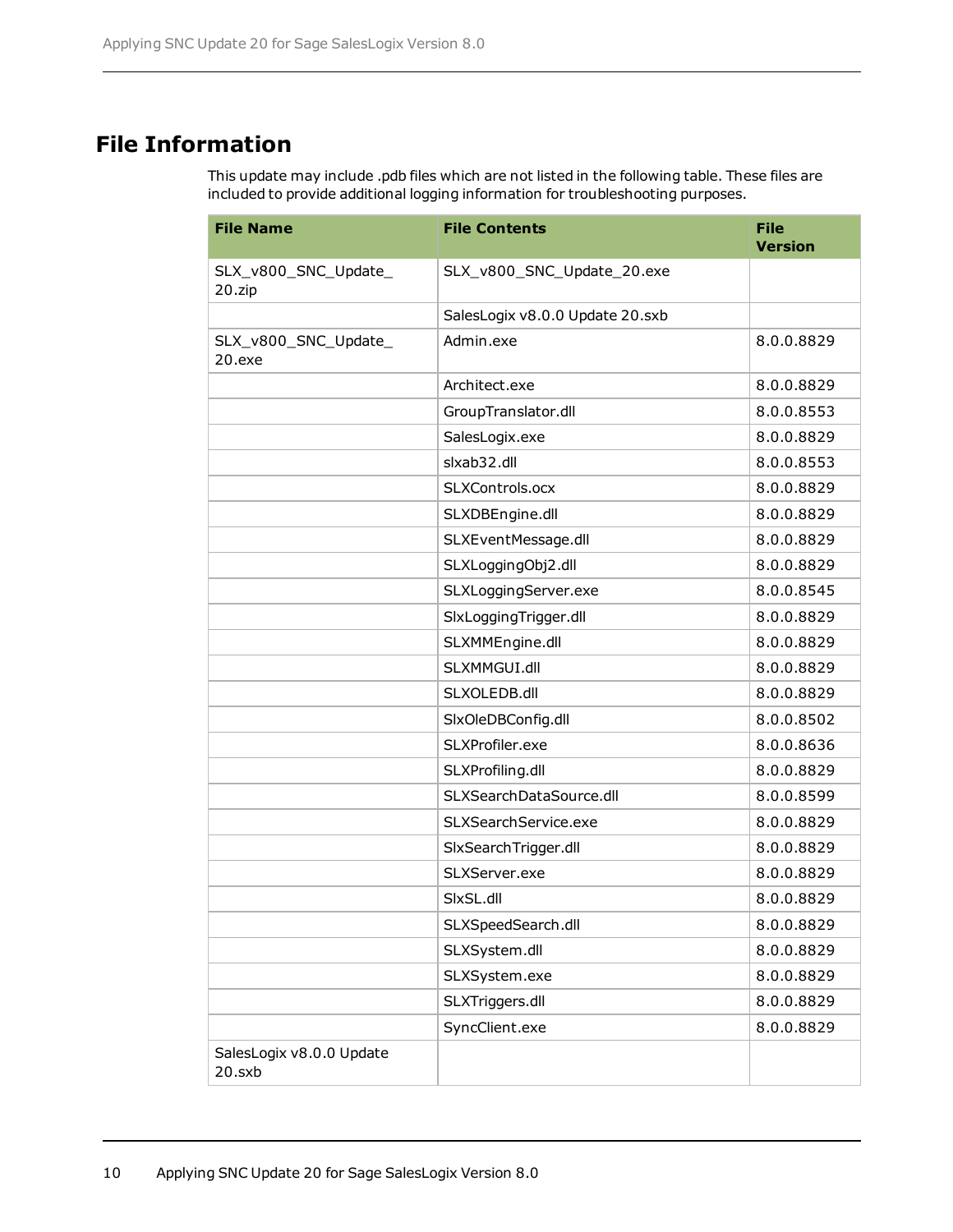| <b>File Name</b> | <b>File Contents</b>                                                       | <b>File</b><br><b>Version</b> |
|------------------|----------------------------------------------------------------------------|-------------------------------|
|                  | System: Attachment Support - modified<br>script                            |                               |
|                  | Execute SQL<br><b>UPDATE RESYNCTABLEDEFS</b><br><b>SET DESCRIPTION</b>     |                               |
|                  | Execute SQL UPDATE SECTABLEDEFS<br><b>SFT DESCRIPTION</b>                  |                               |
|                  | Plugin Forms System: Account Detail                                        |                               |
|                  | Scripts, VBscript System: SLX_Export_<br>Group_To_Excel -- modified script |                               |
|                  | <b>Insert Record into SLXTRIGGERS</b><br>[QDEMOA000EMI]                    |                               |
|                  | <b>Insert Record into SLXTRIGGERS</b><br>[QDEMOA000ETW]                    |                               |
|                  | <b>Insert Record into SLXTRIGGERS</b><br>[QDEMOA006M9D]                    |                               |
|                  | Insert Plugin (Scripts, VBscript System:<br>SLX Lead Support)              |                               |
|                  | Insert Plugin (Scripts, VBscript System:<br><b>SLXReport Conditions</b>    |                               |
|                  | Plugin Forms System: Opportunity Detail                                    |                               |

## **Applying the Update**

Install this Update to all computers where Sage SalesLogix is installed.

Before installing the SalesLogix v8.0.0 Update 20.sxb bundle, review the files included in the update. Back up any customized files that may be affected, or back up the whole project if there are many files. Then, apply the update bundle in one of the following ways:

- . Manually merge the update items with the customized items.
- Apply the bundle (overwriting all existing items), and then manually merge the customized items.

#### **To begin the install**

- 1. Close all Sage SalesLogix applications on the computer to which you are applying the Update.
- 2. Extract the contents of the **SLX\_v800\_SNC\_Update\_20.zip** file to a temporary folder.
- 3. Navigate to the folder where you extracted the Update files and double-click **SLX\_ v800\_SNC\_Update\_20.exe**.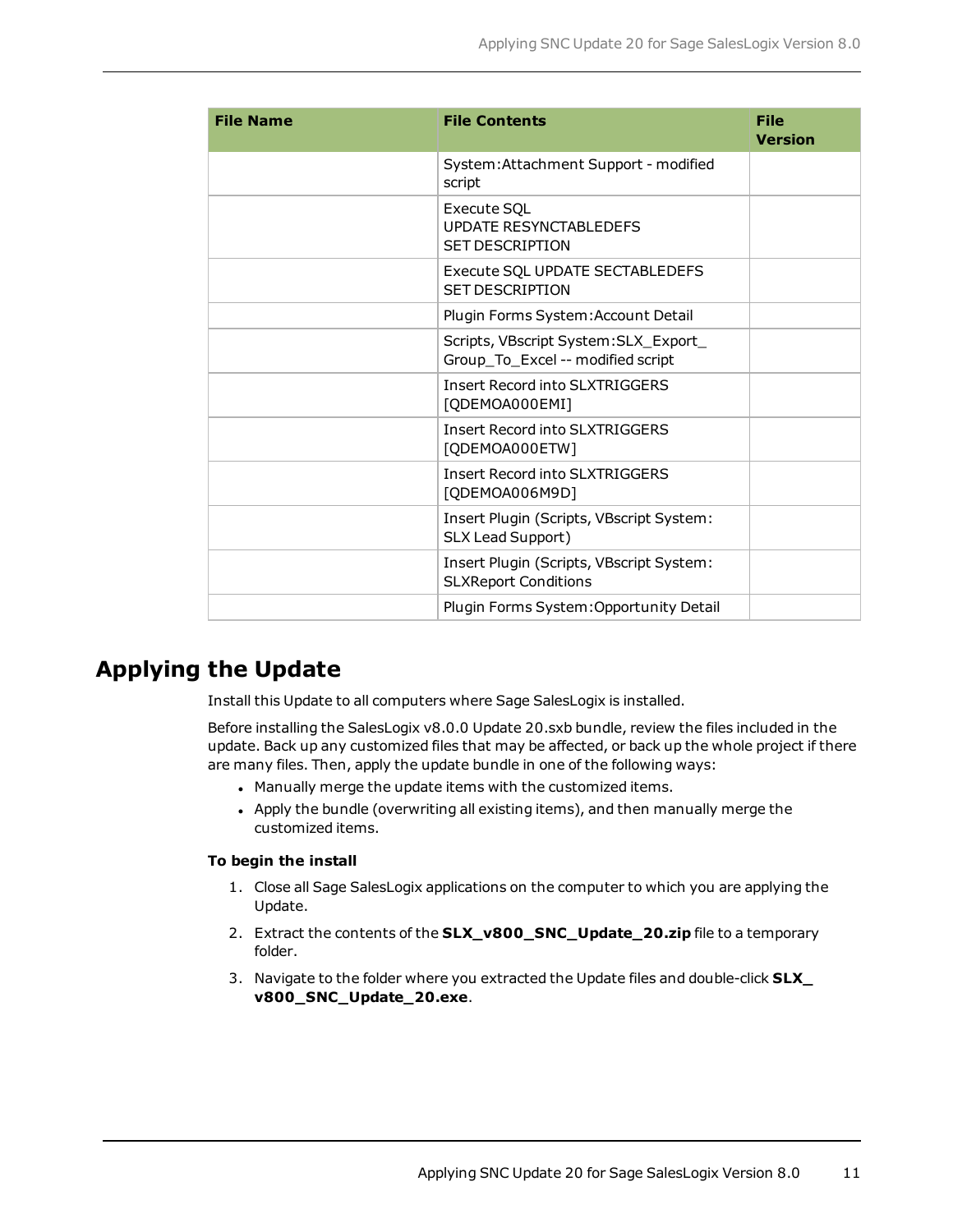- 4. On the **SalesLogix v8.0.0 SNC Update 20** screen select one of the following:
	- <sup>l</sup> **Install the SalesLogix Update** extracts the update files to a temporary folder and removes the files once the installation is complete.
	- <sup>l</sup> **Extract and Install the SalesLogix Update** extracts the update files to a location you specify. The files are not removed once the installation is complete. If you choose this option, select a location where you want to store the update files.
- 5. Click **Next**.
- 6. On the **Welcome** screen, click **Install** to install the patch.

Automated installations can be used to install the Sage SalesLogix Client for new users. When the automated installation is updated using this method, it contains the initial version of the Sage SalesLogix Client and all service packs and updates applied to your system.

7. On the **Completed** screen, click **Finish**.

#### **Finding Script Changes**

Changes to Sage SalesLogix scripts, and scripts on forms, can be researched using a third-party comparison utility such as Beyond Compare or Microsoft Word. You can use the following example procedure to determine the Sage SalesLogix script changes in this release. Then, use that information to update your custom scripts with the Sage SalesLogix changes, or add your customizations to the Sage SalesLogix script.

#### **To find script changes**

- 1. Apply the upgrade bundle to a test environment.
- 2. Open the original version of the script or form you want to research in the **Architect**.
- 3. Right-click the script, and then click **Select All**.
- 4. Copy and paste the information to a text editor, such as **WordPad**.
- 5. Save the script with the version number in the name.
- 6. Repeat steps 2 5 for the same plugin updated in this release.
- 7. Open the original plugin version in **Microsoft Word** (saved in step 5).
- 8. On the **Tools** menu, click **Compare and Merge Documents**.
- 9. Browse to and select the updated plugin (saved in step 6) and click **Merge**.
- 10. View the code changes and determine how to merge the Sage SalesLogix changes with your customizations.

#### **Installing the Bundle Using the Sage SalesLogix Administrator**

Use the Sage SalesLogix Administrator to install the SalesLogix v8.0.0 Update 20 bundle.



Before installing the update bundle, create a bundle of all customized plugins in your database. Sage SalesLogix does not overwrite your customized plugins. However, this bundle can be used as a backup of your customizations.